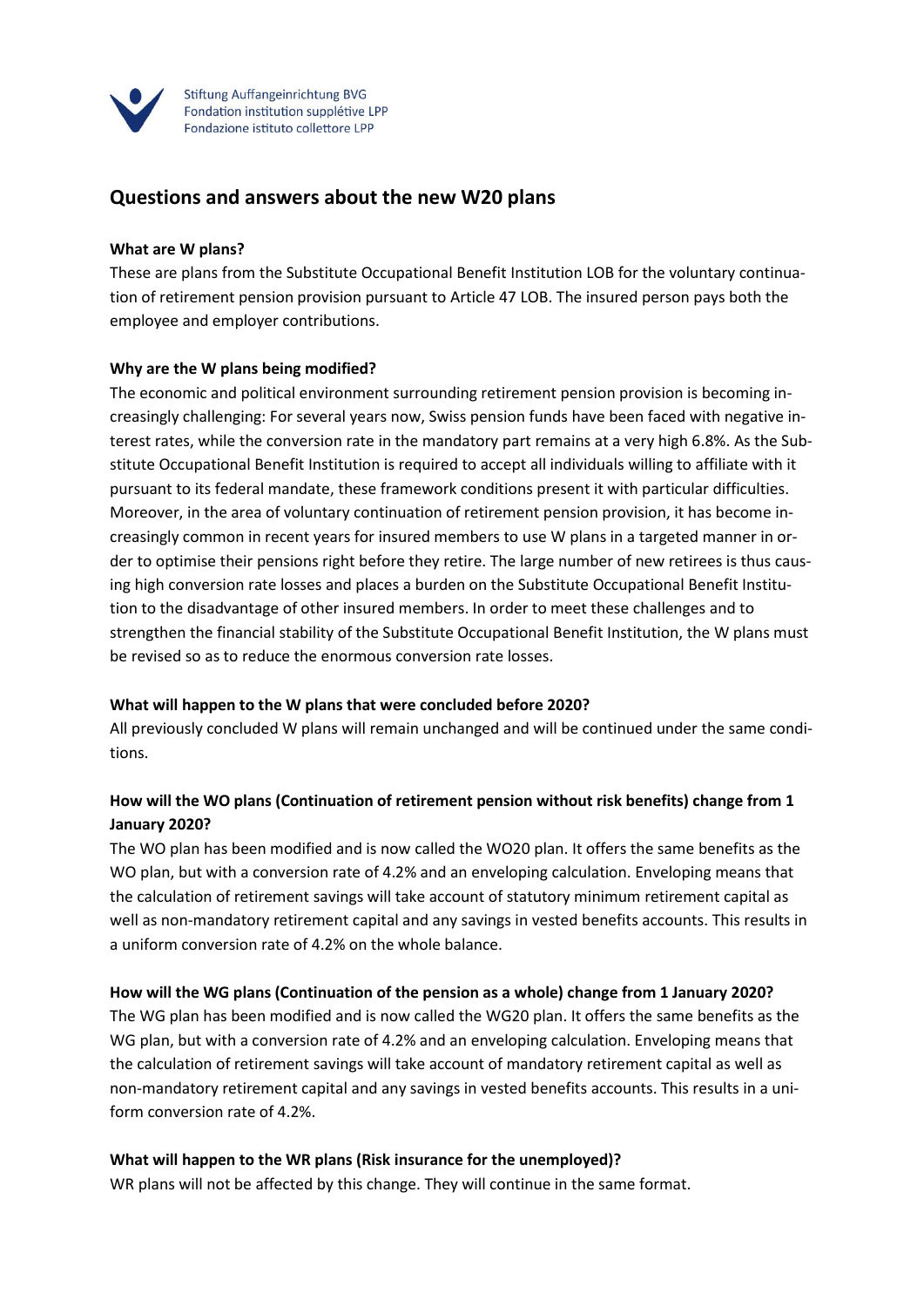### **What will happen to the WA plans (Continuation of retirement pension with contribution waiver)?**

WA plans stopped being offered in 2017, but anyone who is insured by such a plan will continue to be insured.

#### **How can the conversion rate be 4.2% when the law calls for 6.8%?**

The W20 plans apply the principle of enveloping. Because the principle of enveloping goes beyond the statutory minimum benefits (LOB), the plan rules of pension funds with enveloping benefits may also deviate from the LOB mandatory component. Therefore, the Substitute Occupational Benefit Institution may apply a lower conversion rate in connection with non-mandatory benefits. The W20 plans will continue to grant statutory LOB minimum benefits with the new conversion rate: The "shadow account", which only accounts for the LOB mandatory part, determines the theoretical retirement savings upon retirement. However, if a pension is indicated for the enveloping benefit that is below the minimum rate, the retiree will receive the LOB minimum benefits.

#### **What does enveloping mean?**

The principle of an enveloping conversion rate means that the calculation of retirement savings will take account of mandatory retirement capital as well as non-mandatory retirement capital and any savings in vested benefits accounts.

### **What is special about the transitional year 2020?**

Women aged 59 and older and men aged 60 and older who leave mandatory pension coverage up to and including 30 December 2020 and sign up for the W20 plans within three months will benefitfrom an interim solution with higher conversion rates. The conversion rates upon retirement will be applied based on the age at entry.

## **What is a pension contribution?**

In the previous W plans, a contribution (part of the risk contribution) was levied in order to compensate for conversion rate losses. The new W20 plans will levy a "pension contribution". This contribution rate is determined based on the effective age (to the exact month) at entry and not subsequently modified. The pension contribution is based on the insured member's retirement savings and is credited to an individual pension contribution account, which does not accrue interest. If the insured member leaves or withdraws a lump sum, funds are transferred to non-mandatory vested benefits.

## **Can I take early retirement or delay benefits?**

There is no entitlement to early or delayed retirement.

## **Can my insured salary change?**

No, the last insured salary serves as the basis for the calculation. The maximum insurable salary is CHF 123,315 (as at 2020).

## **How much are the administration fees?**

The administrative fee for W20 plans will no longer be capped at CHF 480 and will now amount to 1.4% of the insured salary, or a maximum of CHF 1,726 (1.4% of CHF 123,315).